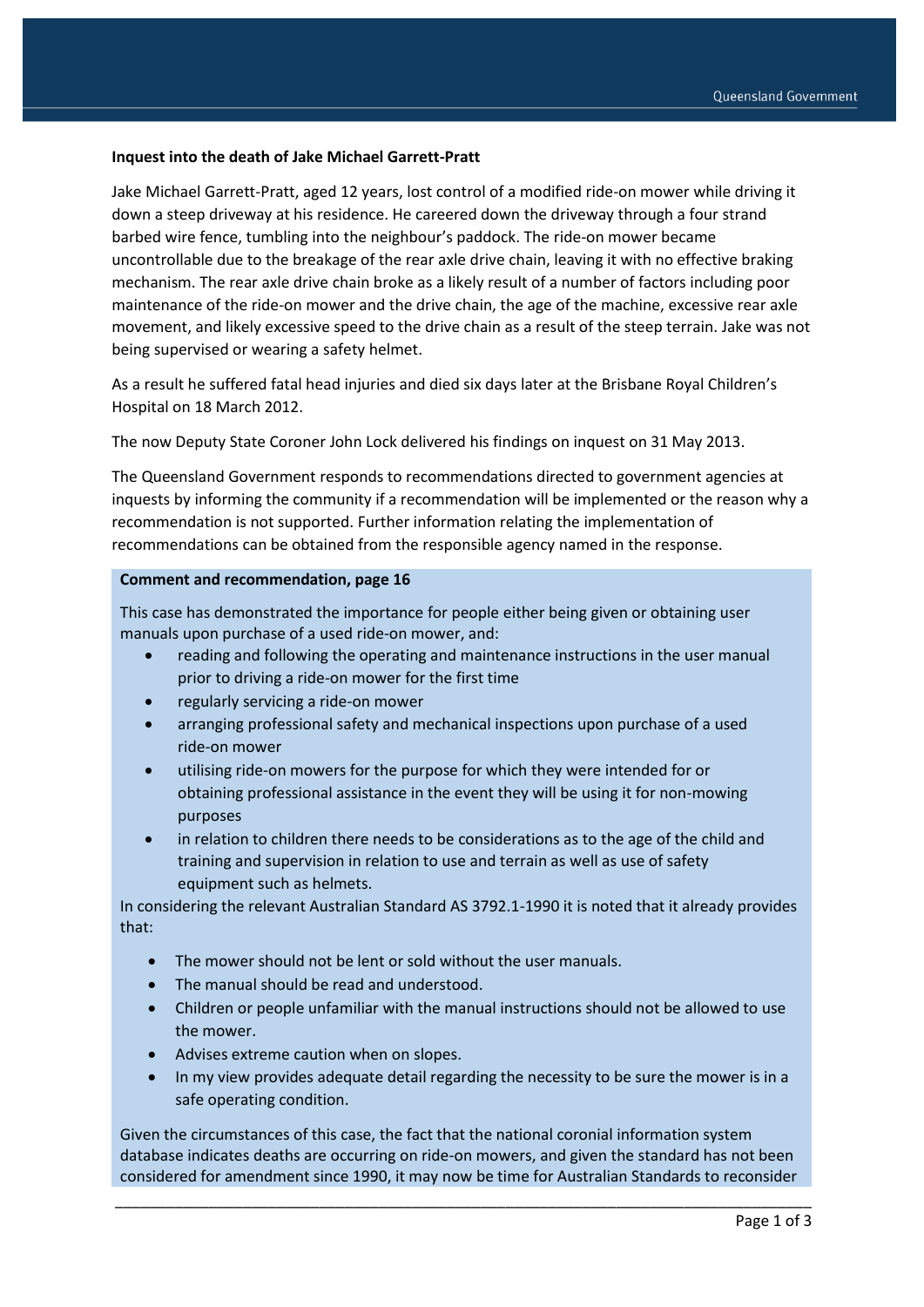AS 3792.1 to ensure it meets with current safety standards and expectations, including the matters raised by the Commission for Children and Young People and Child Guardian issues paper in relation to children and warnings about the use and modifications of such machinery for nonmowing purposes.

With that in mind I will write to Australian Standards providing a copy of this decision and recommend it convene the relevant technical committee to consider such matters. It may be appropriate that consideration be given for mandating the Australian standard within appropriate state and federal legislation. I am aware the process for considering mandating standards is lengthy and involves much consultation. The Office of Fair Trading is the relevant state government agency which has responsibility for product safety and standards and has in my experience been most proactive in its approach to safety issues and I will write to it in a similar fashion.

I accept it is unlikely that even if there is a change to the Australian standard that this would prevent people from using ride-on mowers for non-mowing purposes, or allowing children and young people to use such vehicles, especially on rural properties. Therefore, consideration should be given to ways in which people and particularly children can be encouraged to do so safely.

I therefore recommend that until such time as appropriate consideration is given in relation to safety issues in respect to the Standard, the recommendations found in the Commission for Children and Young People and Child Guardian issues paper in so far as they relate to quad bikes also be followed in respect to ride-on mowers or other similar vehicles such as go-karts and be generally adopted. To be abundantly clear such safety measures should include:

- Such vehicles are not recommended for use by children under the age of 12 (regardless of engine capacity) as operators or passengers.
- Young people aged between 12 16 years should not ride adult sized quad bikes or similar vehicles (in engine capacity of greater than 90 cc).
- All young people must be formally trained, including specialised training related to task and terrain.
- When utilising such vehicles, young people should be supervised at all times. This means young people should be in the line of sight of a responsible adult able to respond immediately to an incident.
- Co-riding of such vehicles increases the risk of injury and is not recommended at any age.
- Personal protective equipment and certainly helmets should be worn at all times by young people when operating a quad bike, ride-on mower or similar vehicles.
- This case specifically raises the issue that these vehicles need to be properly serviced and maintained and any modifications be performed by an appropriate mechanical professional.

That safety message needs to be disseminated and I welcome the attention of the media in assisting. As well such organisations as Kidsafe or the The Queensland Ride-On Mower Racing Association Inc may wish to consider ways to spread safety messages regarding the use of ride-on mowers for mowing or non-mowing purposes, quad bikes or go-karts to the general community through mediums such as their individual internet sites, local newspapers and magazines. I am aware Kidsafe Queensland has or is just about to publish a fact sheet in relation to quad bikes, which will be available on its website.

\_\_\_\_\_\_\_\_\_\_\_\_\_\_\_\_\_\_\_\_\_\_\_\_\_\_\_\_\_\_\_\_\_\_\_\_\_\_\_\_\_\_\_\_\_\_\_\_\_\_\_\_\_\_\_\_\_\_\_\_\_\_\_\_\_\_\_\_\_\_\_\_\_\_\_\_\_\_\_\_\_\_

Response and action: the recommendation is implemented.

Responsible agency: Department of Justice and Attorney-General.